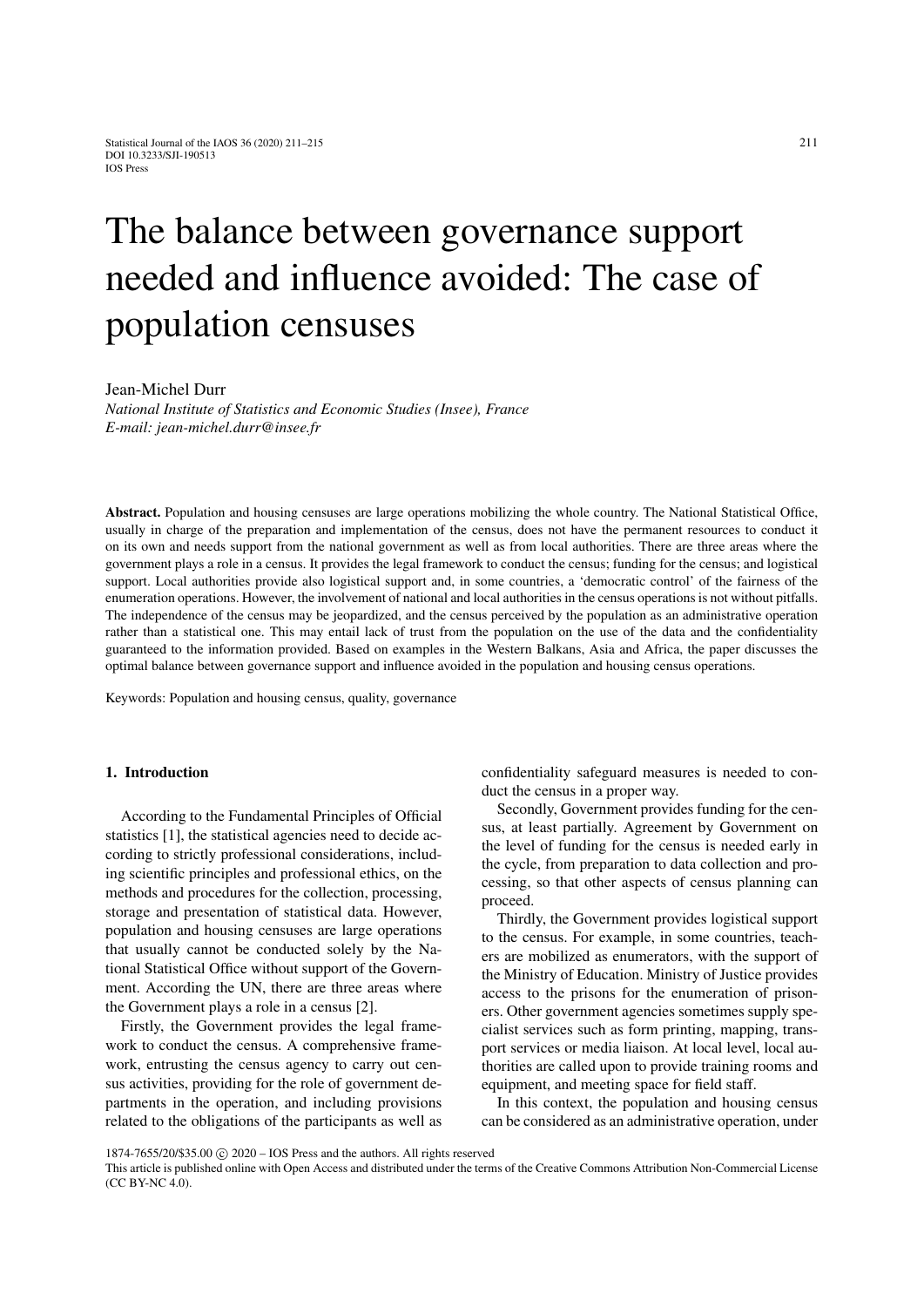the control of the Government, rather than as strictly statistical operation. The perception of a census as a largely administrative operation could lead to reluctance of the population to participate in a governmental operation, people not trusting the neutrality of the operation and the confidentiality of their responses.

# 2. Government or political interference in census operations

However, it may happen that the government goes beyond its supporting role as defined above and attempts to interfere in the technical organisation and conduct of the census. Political leaders may also tend to interfere with census operations in relation with their political agenda.

Interference can be defined as actions to prevent a process or activity from continuing or being carried out properly. Objectives may be to influence the results of the census, for example in terms of size of the population at national or sub-national level, or in terms of the relative weight of population groups (religious or ethnic groups, for example) or seize opportunity of the census to highlight its achievements.

Government or political interference, as defined above, can take various forms: introduction or removal of specific questions; exclusion of specific population groups or inclusion of non-resident groups; alteration of the results during the processing phase; delays or non-dissemination of the results. Several steps of census operations can thus be affected. Based on observations or in documentation provided by international monitoring operations, we will give examples of such cases in the various phases of the census operation.

#### *2.1. Questionnaire design*

Whereas it is normal for the Government to express its needs for topics to be included in the questionnaire for considerations of policy making, it can happen that the Government or political leaders try to interfere with the census operation by influencing the content of the questionnaire. In some countries the census questionnaire is submitted for approval to the Government, leading to possible interference as in Canada when the Government decided to abolish the obligation to answer to the long form of the census 2011.

Despite the risk to jeopardize the census due to the sensitivity of the ethnicity topic, Western Balkans countries governments pushed to include such topic, as well as religion and mother tongue, in the census questionnaire. The most illustrative example is North Macedonia, where the distribution of ethnic groups has a direct impact on the civil rights of the population groups in application of the Orhid agreement. Despite warnings that asking for ethnic affiliation in the 2011 census questionnaire would lead to inevitable tensions among communities and frauds, the Government maintained its request to include these sensitive questions in the census. The disorders and ethnic tensions that these sensitive questions triggered during the fieldwork forced to stop the operation after ten days into the enumeration period. Nevertheless, it seems that the next 2020 census will still include these questions. This example reveals the naive belief that a statistical operation can collect any information, regardless its sensitivity, which is of course false. The paradigm governing statistical activities is that respondents have no interest in lying or in tampering with their answers, but if their response may have a direct consequence on their civil rights, it is likely to generate frauds.

In Bosnia and Herzegovina, the formulation of a question on the ethnic affiliation raised issues. International monitoring observers advised to stick to an open-ended question, as recommended internationally, to allow individuals to answer such questions freely, while political pressure pushed to ask the question using predefined boxes proposing the three ethnicities "constituents" of the population according to the constitution, and an option "other, specify". A compromise was reached, but this was not in full compliance with international recommendations.

More recently, the request of the US Government to include a question on citizenship in the census 2020 raised concern about the risk that undocumented migrants might decline to respond to the census. By law, the Census Bureau, part of the Department of Commerce, is not allowed to share individuals' data with law enforcement agencies, but some immigrants may nevertheless have that fear. Because census data is used to apportion seats in the US House of Representatives, dole out federal funding and serve as the basis for statelevel political districts, an undercount of immigrants could affect a state or city's political representation for a decade. The case came to the Supreme Court who rejected the commerce department's stated justification for including a question on citizenship.

#### *2.2. Field work*

Instructions given by the Government during fieldwork sometimes interfere with the conduct of the cen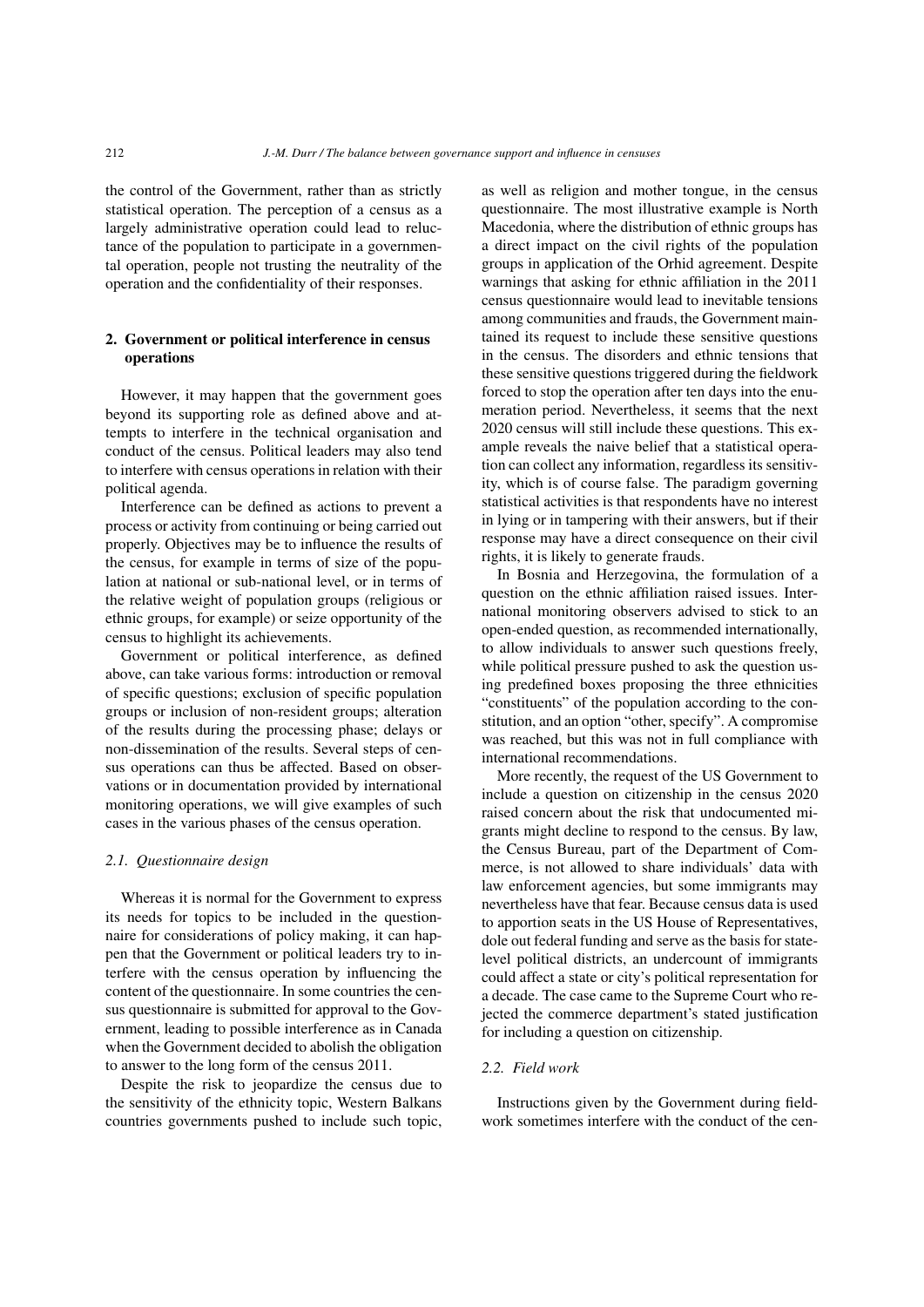sus. In Myanmar, the last 2014 census was marred with serious irregularities regarding the implementation of the international methodological and human rights standards. International recommendations clearly require the option for self-declaration of ethnicity and the indication of multiple ethnic affiliations (as opposed to using pre-established classifications). The Government of Myanmar listed 135 predefined official ethnic categories, comprising eight major groups and sub-groups. However, this list did not enjoy consensus among ethnic leaders. Early on in the preparations, UNFPA advised the Government to ensure that self-identification would be respected for all. Nevertheless, a few days prior to start of enumeration, the Government reneged on its commitment to allow for the self-identification of all ethnic groups, as it refused to enumerate those who would declare Rohingya as their ethnicity. As a consequence, the census did not cover certain areas of Kachin and Kayin States as well as in Northern Rakhine, where communities were not allowed to selfidentify as "Rohingya". Analysis of census information by the Department of Population, in charge of conducting the census, revealed and estimated total of over 1,200,000 not enumerated in parts of the Rakhine State, Kachin State and Kayin State. This represents 2.34 percent of the population [\[3\]](#page-4-2).

Less tragic is the tentative to inflate the population counts of a municipality or region for financial or political reason. The census in many countries is the basis on which apportion the sharing of funds or seats at the Parliament, or even representativeness in the national Government. Thus, fraud attempts are observed in many countries, developing as well as developed, in particular when local authorities are involved in census operations. Census Commissions, established in several countries, are often problematic in that regard. Depending on their composition, their role can include logistics support but in some cases also "democratic" control of the census operations. Composed of local citizen but also political or ethnic groups representatives, they sometimes exceed their mandate, giving direct instructions to census field workers, in contradiction with the methodology, for example to enumerate persons who are not resident.

The census communication campaign can also be used by the Government to promote its achievements or policy, with the risk to reinforce the perception of the population that the census is an administrative operation conducted by the Government.

#### *2.3. Processing*

Governmental interference with the processing of census data is more complex to witness. However, instructions given to the census agency regarding the process of data editing can have consequences on the census results, including population counts. In Bosnia-Herzegovina, the three statistical agencies (Statistical office of the Federation of Bosnia-Herzegovina, Statistical office of Republika Srpska and National Agency for Statistics) did not agree on the way to determine the resident status of enumerated persons, based on their responses to several probing questions in the 2013 census form. The situation with the three statistical agencies ultimately escalated into the political and public debate, receiving broad attention in the country. After more than one year of discussion, the Director of the Agency for Statistics took the decision to implement the recommendations of the International Monitoring Operation [\[4\]](#page-4-3), which was still contested by one of the entities statistical office, who decided to perform its own data processing and publish its own figures, which at the end revealed to be close to the official ones.

# *2.4. Dissemination*

Political interference can also occur during the dissemination phase, due to the importance of census figures in the political and social context of a country. As census population counts are often used to apportion seats in the Parliament, or share public funds, they are of high importance for political leaders. In addition, ethnic or religion distribution may have consequences on the social balance of influence in a country.

As evidence of lack of independence of the census agency in the release of census results, some countries have the practice to seek formal "approval" by the President of the Republic on the census population counts, and examples exist of non-approval leading either to non-publication of the results or even possible alteration of the counts. Delay in the release of results is also a way of depreciating census results.

The results of the census 2005 of Cameroon were released only in 2010 and were disputed. Census results, especially the distribution between the Muslim North and the Christian South, have often sparked controversy in Nigeria, and the results of the 2006 census were no exception [\[5\]](#page-4-4). The provisional results of the 2006 census were released by the President in January 2007 and immediately criticized, both on the level of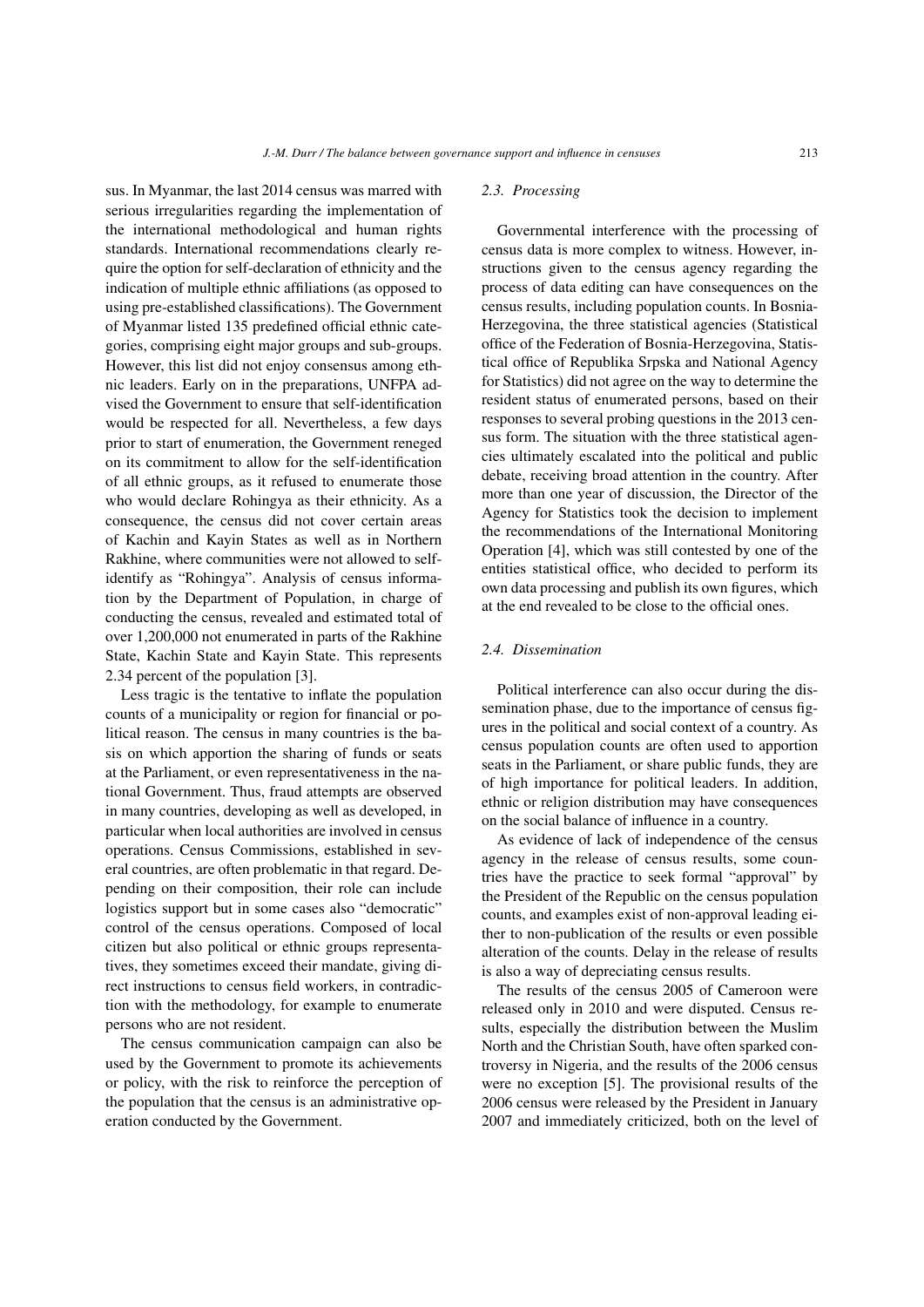the total population, just above 140 million, and on the distribution of state population [\[6\]](#page-4-5).

Kenya is an interesting case of politico-judicial interference in the census process. During tabulation of the 2009 census, it became clear to Kenyan population specialists that the population figures were higher than expected in eight counties in the North Eastern Province.<sup>[1](#page-3-0)</sup> Due to failure of the post enumeration survey in this region, the problem was unfortunately not detected earlier. During the official release of the census results in 2010, the Minister for Planning, National Development and Vision 2030 nullified the census results in these eight counties and announced a recount of the area to obtain more accurate population data. The recount was barred by the High Court after members of parliament from the area filed a case. The judge in the case decided that the actual enumerated data were the official figures and should form the basis for further analysis. This had serious consequences for the subsequent use of census data.

According to Goble [\[7\]](#page-4-6), Turkmenistan's Government did not release the results of the 2012 Census that seems to have revealed that the actual population was far less than official claims and the ethnic composition too differed from that expected by the Government.

Data on religion of the census 2011 of India were released only in August 2015. Observers, both within and outside India, alleged that the 2011 Census data on religion were not released due to electoral considerations [\[8\]](#page-4-7).

#### *2.5. Confidentiality*

Strict confidentiality safeguards are needed to protect census data from political interference. It has happened that government officials, or political parties request or exert pressures on the Statistical Office to access to individual census forms or records. In Montenegro, the Director General of the Statistical Office faced a lawsuit because she refused to grant access to census forms to a political party. Fortunately, the Court ruled in favour of the Director of the Statistical Office. However, it shows the lack of respect of statistical confidentiality that some politicians display, but also the difficulty to educate people that a population census is a strictly statistical operation, and not an administrative one.

## 3. How to maintain the census away from political or undue government interference?

The UN Principles and Recommendations for Population and Housing Censuses [\[9\]](#page-4-8) highlight the importance that national statistical/census agencies maintain professionalism and demonstrate neutrality and objectivity in the presentation and interpretation of the results and are free from real or perceived political interference so that the objectivity and impartiality of the statistics is assured, because this in turn will build trust in and acceptance of the results.

The question is thus how avoid political interference in census operations. The first response is to have appropriate legislation ensuring the independence of official statistics. This is even more needed as in many countries, the National Statistical Office (NSO) or the Census Agency is part of the public administration, organised/subordinated to under the responsibility of a line minister. European Member States have to comply with the European Statistics Code of Practice, of which first principle is professional independence, meaning that the independence of the National Statistical Institutes from political and other external interference in the production, production and dissemination of statistics is enshrined in law and guaranteed for other statistical authorities.[2](#page-3-1) Statistics acts in various countries, as South Africa, include provision related to the sole responsibility of the Chief Statistician to determine, and exercise final responsibility regarding the data collection, methodology, and dissemination of statistics.

This entails that the National Statistical Office or the Census Agency should be entrusted with the full responsibility of conducting the population and housing census, including designing, conducting the operation, processing and disseminating the results. National Census Commissions, when existing, should restrict their role to support to the census, but not to decide on the content of the census questionnaire and the methodology. In North Macedonia, the Statistical Office was by law deprived of full responsibility for the census 2011. The law provided that "*the Census is organized and conducted by the State Census Commission in co-operation with the State Statistical office*". The Commission felt entitled to challenge the methodology proposed by the State Statistical Office, which

<span id="page-3-0"></span><sup>1</sup>Lagdera, Wajir East, Mandera Central, Mandera East, Mandera West, Turkana Central, Turkana North and Turkana South.

<span id="page-3-1"></span><sup>2</sup>European statistics Code of Practice – revised edition 2017. Available from: https://ec.europa.eu/eurostat/documents/4031688/ 8971242/KS-02-18-142-EN-N.pdf/e7f85f07-91db-4312-8118-f729 c75878c7.